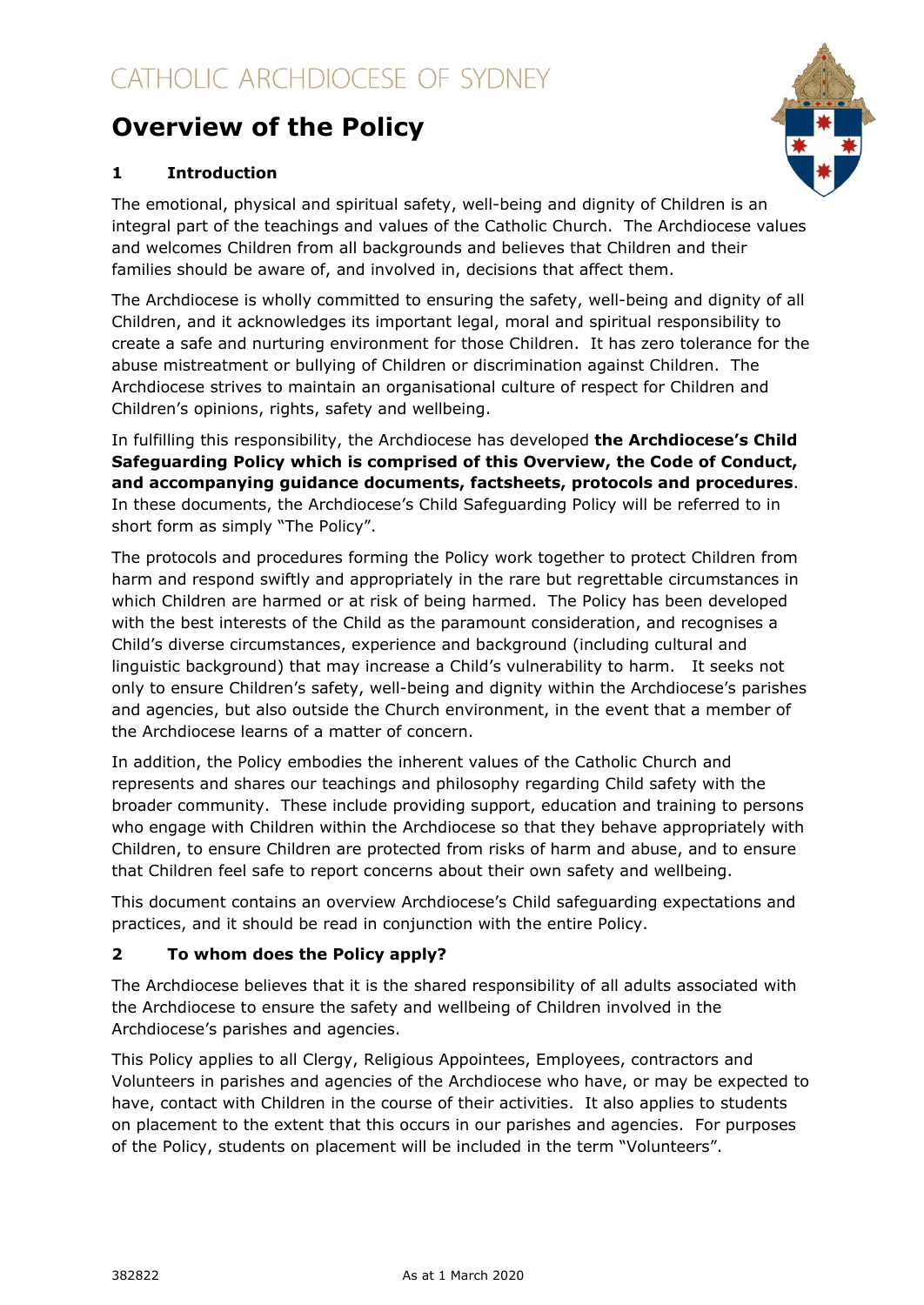This Policy does not apply to Sydney Catholic Schools and CatholicCare, which have their own Child safeguarding systems in place.

#### **3 Roles and responsibilities**

All Parish Priests, Agency Heads, Clergy, Religious Appointees, Employees, Volunteers and contractors who have contact with Children are responsible for helping to ensure the safety, well-being and dignity of those Children.

In doing so, key responsibilities include:

- being caring, respectful and compassionate towards Children;
- complying with all legal requirements relating to Child safeguarding, including:
	- o complying with any relevant screening obligations; and
	- $\circ$  reporting matters of concern relating to the safety, well-being and dignity of Children to the appropriate person, including the NSW Police, where appropriate;
- cooperating with any internal or external investigation regarding the safety, wellbeing and dignity of a Child or Children; and
- complying with the Policy, including this overview, and signing and complying with the Code of Conduct.

The primary persons and offices with responsibility for dealing with Child safeguarding in the Archdiocese are the Archbishop, the Vicar General and the Safeguarding Office, which is overseen by the Vicar General. Parish Priests and Agency Heads are also responsible for dealing with Safeguarding Complaints that arise in the individual parishes and agencies of the Archdiocese. The roles and responsibilities of each of those persons are outlined in the *Chart of Archdiocesan Child Safeguarding Roles and Responsibilities*.

In addition to the key responsibilities set out above, the Archbishop, Vicar General, Safeguarding Office, Parish Priests, Agency Heads, and all Clergy, Religious Appointees, Employees, Volunteers and contractors have a duty to protect Children from Child Abuse Offences. This includes taking steps to reduce or remove the risks of Child Abuse Offences being committed against Children in connection with the Archdiocese's parishes and agencies as further detailed in the *Protocol: Reducing or Removing Risks of Child Abuse*.

#### **4 Screening of persons working with Children**

Under the *Child Protection (Working With Children) Act* 2012 (NSW), Working With Children Checks are to be obtained by Workers before they can engage in Child-Related Work. The *Child Protection (Working With Children) Act* 2012 (NSW)is administered by the NSW Office of the Children's Guardian.

Under the *Child Protection (Working With Children) Act* 2012 (NSW), the person who employs or otherwise engages Workers is required to verify that each of those Workers has a valid Working With Children Check before they can commence Child-Related Work. Failure to do so will attract a substantial fine. Any person who engages in Child-Related Work without a valid Working With Children Check may also be exposed to a substantial fine.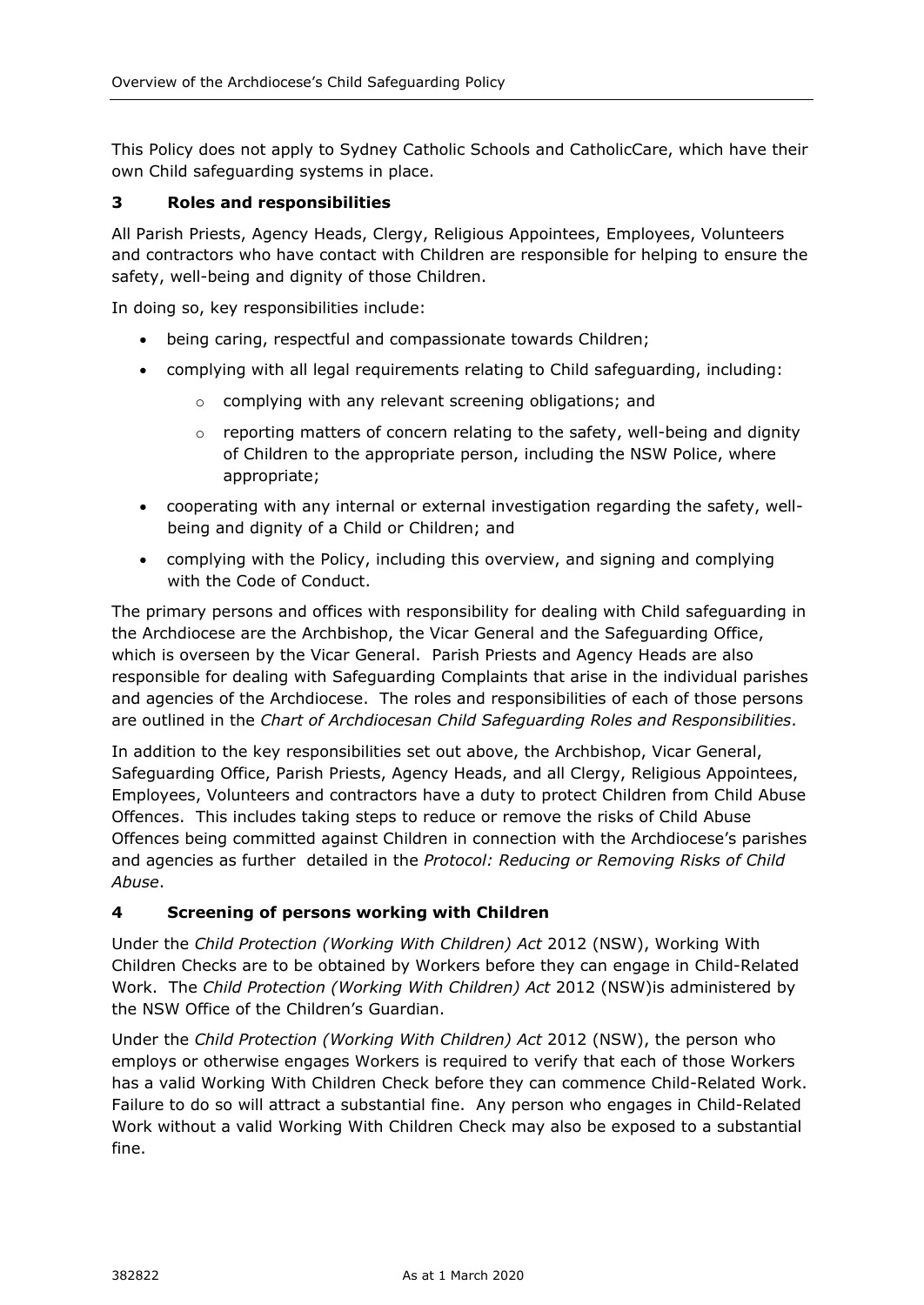**Note**: Contractors (other than self-employed contractors) are responsible for screening their own Workers. The Archdiocese's standard contracts require contractors to undertake that they have complied with their screening obligations. For further guidance, see *Guide to Dealing with Volunteers and Contractors*.

In addition to requiring a valid Working With Children Check, the Archdiocese requires that Employees, Volunteers and self-employed contractors in Child-related roles undergo a thorough recruitment process to assess their appropriateness to work with Children. That process involves being asked targeted interview questions, including behaviourbased questions that relate specifically to contact with Children, having their references tested to determine whether they have ever engaged in conduct that would be in breach of this Policy or the Code of Conduct. The Archdiocese's detailed protocols, procedures and guidance documents in relation to screening are:

- *Protocol: Screening Workers*
- *Guidance document: What is Child-Related Work?*
- *Flowchart: Screening Workers*
- *Fact sheet: What is Child-Related Work?*
- *Fact sheet: Dealing with Volunteers and Contractors*
- *Protocol: Dealing with Volunteers and Contractors*

(Note that in addition to a Working With Children Check,) National Criminal History Checks may be required by the Archdiocese for particular Workers from time-to-time depending on the nature of their particular Child-related role.

#### **5 Reporting Reportable Crimes to the NSW Police**

Under the *Crimes Act 1900* (NSW), it is an offence to conceal Reportable Crimes. Reportable Crimes must be reported to the NSW Police, and it is Archdiocesan policy that they be reported with the assistance of the Safeguarding Office. Failure to do so will attract penalties.

Broadly speaking, Reportable Crimes relating to Children include:

- Physical Assault of a Child;
- sexual or indecent assault of a Child;
- any Sexual Act with or Sexual Touching of a Child;
- Grooming a Child for unlawful Sexual Activity;
- the possession, dissemination or production of Child Abuse Material, which includes Child pornography and any material depicting a Child as a victim of torture or cruelty; and
- the recording or distributing of Intimate Images without consent.

The Archdiocese's detailed protocols, procedures and guidance documents in relation to reporting Reportable Crimes are:

- *Protocol: Reporting Reportable Crimes to the NSW Police*
- *Guidance document: What Constitutes a Reportable Crime?*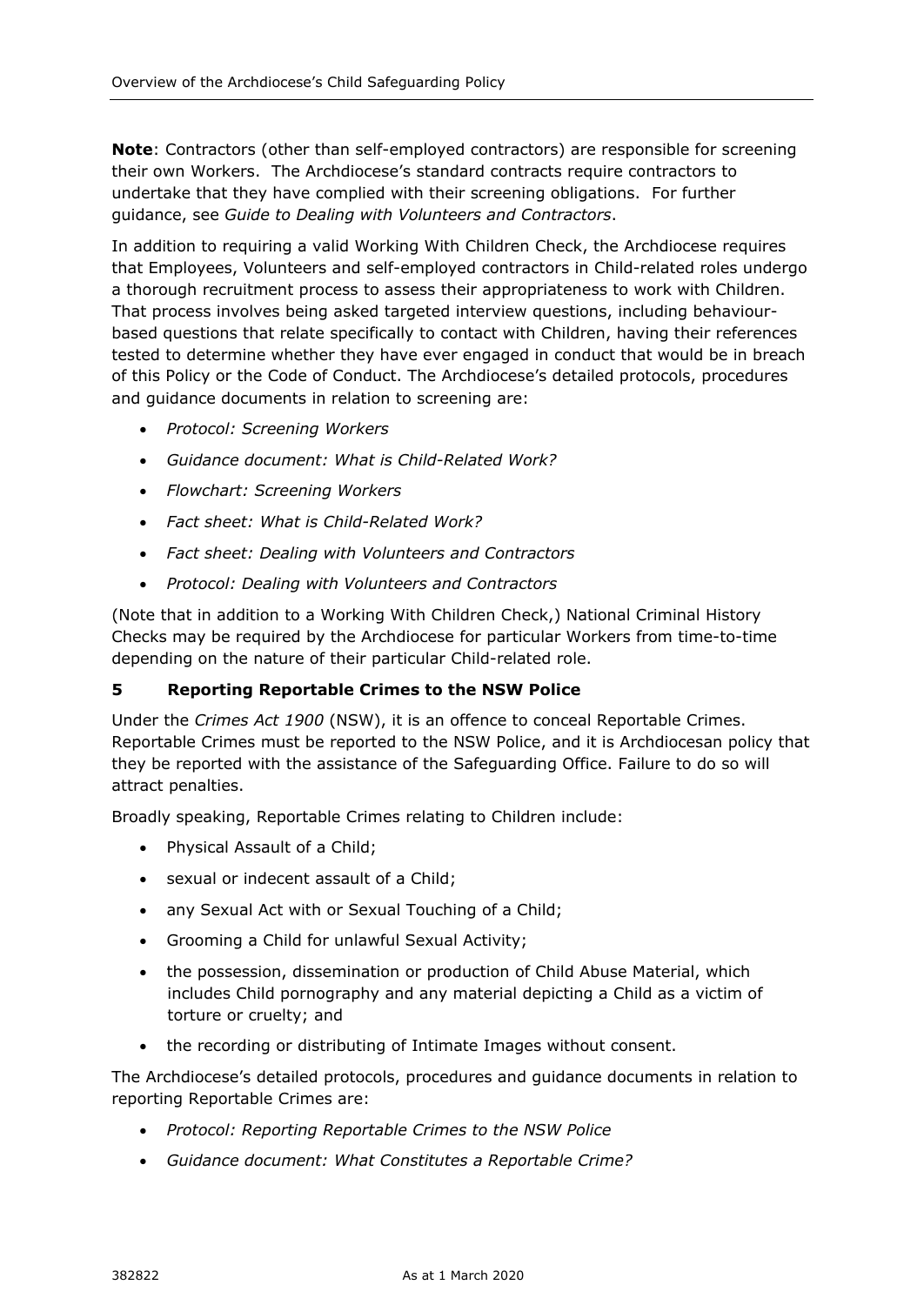- *Table of Reportable Crimes*
- *Flowchart: Reporting Safeguarding Complaints*
- *Fact sheet: What is a Reportable Crime?*
- *Protocol: Managing Safeguarding Complaints*
- *Fact sheet: Managing Safeguarding Complaints*

## **6 Reporting inappropriate Employee conduct to the NSW Office of the Children's Guardian**

Under the NSW Office of the Children's Guardian Act , the head of a relevant entity is required to report Reportable Allegations or convictions which may be Reportable Convictions regarding employees (as defined in the *Children's Guardian Act 2019* (NSW) ) to the NSW Office of the Children's Guardian. The definition of employees in the NSW Office of the Children's Guardian Act is very broad and includes Employees, Volunteers, contractors, Clergy, Religious Appointees, and anyone who holds or is required to hold a Working With Children Check for the purposes of engagement with the Archdiocese, even if circumstances where the person's role does not have any face-to-face or physical contact with Children.

Reportable Allegations and convictions which may be Reportable Convictions are allegations or criminal convictions of Reportable Conduct, including:

- any sexual offence;
- sexual misconduct;
- ill-treatment of a Child;
- neglect of a Child;
- assault against a Child;
- an offence under s 43B of the *Crimes Act 1900* (NSW) for failing to reduce or remove the risk of a Child becoming the victim of abuse;
- an offence under s 316A of the *Crimes Act 1900* (NSW) for concealing a Child Abuse Offence; and
- any behaviour that causes significant emotional or psychological harm to a Child.

Reportable Allegations and convictions which may be Reportable Convictions, encompass conduct that occurs both in connection with an employee's employment with the Archdiocese and outside of their employment.

Parish Priests and Agency Heads are responsible for reporting any Reportable Allegation or conviction that may be a Reportable Conviction within their parishes and agencies to the Safeguarding Office. The Archbishop, who is responsible for notifying the NSW Office of the Children's Guardian of any Reportable Conduct has delegated his authority for reporting to the NSW Office of the Children's Guardian to the Vicar General, who in turn is supported by the Safeguarding Office which reports Reportable Conduct to the NSW Office of the Children's Guardian.

The Archdiocese's detailed protocols, procedures and guidance documents in relation to reporting inappropriate conduct are: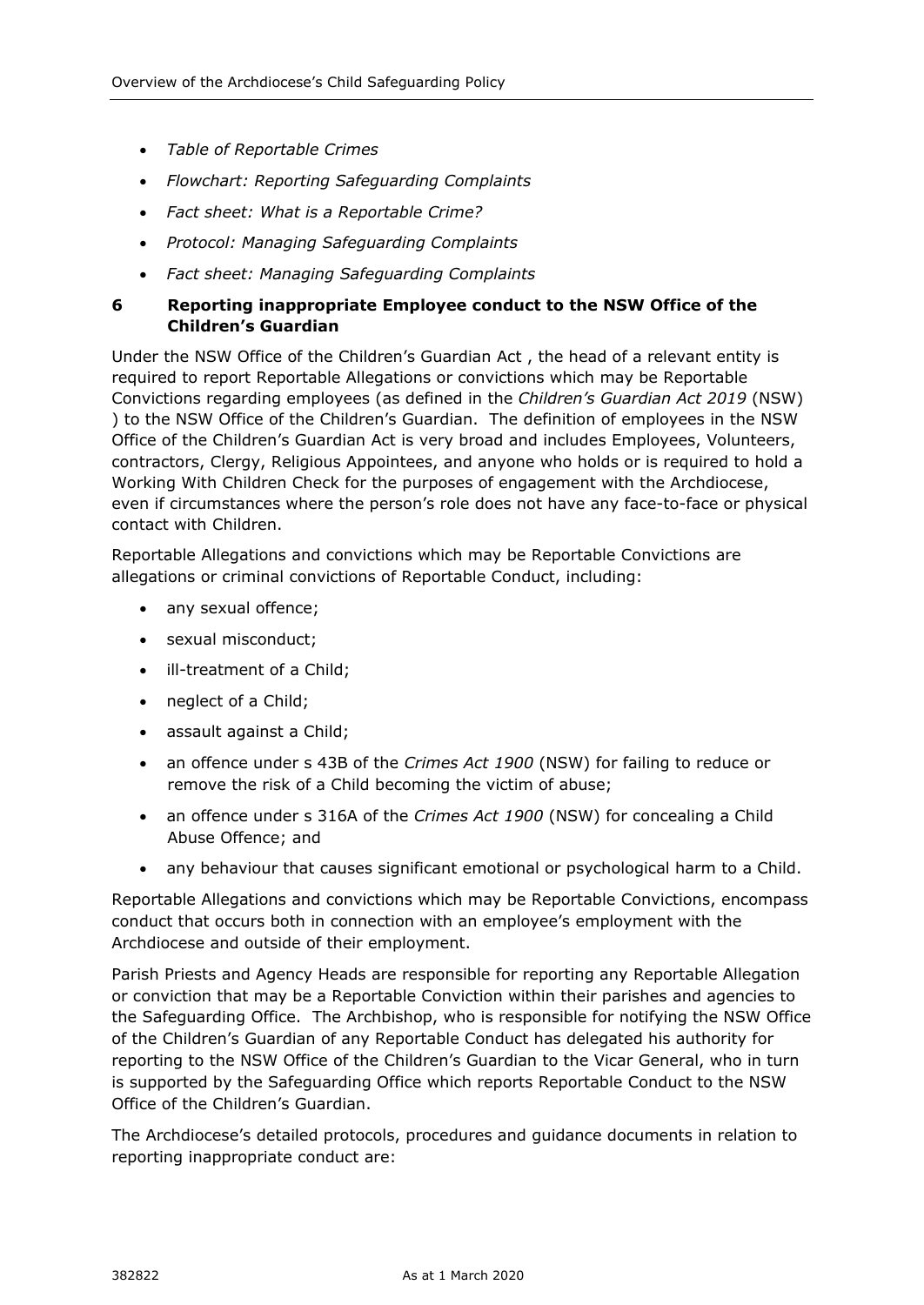- Protocol: Reporting Inappropriate Conduct to the NSW Office of the Children's *Guardian*
- *Guidance Document: What Conduct Must Be Reported to the NSW Office of the Children's Guardian?*
- *Flowchart: Reporting Safeguarding Complaints*
- *Fact sheet: What Conduct Must Be Reported to the NSW Office of the Children's Guardian?*
- *Protocol: Managing Safeguarding Complaints*
- *Fact sheet: Managing Safeguarding Complaints*

# **7 Reporting a Child who is at Risk of Significant Harm to the Department of Communities and Justice**

Under the *Children and Young Persons (Care and Protection) Act* 1998 (NSW), certain persons who work with Children, including Clergy, agency and parish workers (paid and unpaid) in child related roles are mandatory reporters and therefore under an obligation to make a report to the Department of Communities and Justice if they have reasonable grounds to suspect a Child is, or may be, at Risk of Significant Harm. Mandatory reporting obligations apply to persons in religious ministry or persons providing religion based activities to children wholly or partly to children as part of their professional work or other paid employment and those in management positions in organisations that deliver those services.

A mandatory reporter must make a report when they have reasonable grounds to suspect that a child or young person is at risk of significant harm and those grounds arise in the course of, or from their work or role. Mandatory reporters within the Archdiocese including all Clergy, Religious Appointees, Employees, Volunteers and contractors report concerns that a Child may be at Risk of Significant Harm to their Parish Priest and Agency Heads. Parish Priests and Agency Heads are required to relay those reports to the Safeguarding Office, which is responsible for notifying relevant matters to the Department of Communities and Justice

A Child is at Risk of Significant Harm if current concerns exist for that Child's safety, welfare or well-being because of the presence, to a significant extent, of any one or more of the following circumstances:

- the Child's basic physical or psychological needs are not being met or are at risk of not being met;
- the Child's parents or guardians have not arranged and are unable or unwilling to arrange for the Child to receive necessary medical care;
- in the case of a Child who is required to attend school, the parents or guardians have not arranged and are unable or unwilling to arrange for the Child to receive an education;
- the Child has been, or is at risk of being, physically or sexually abused or illtreated, regardless of whether they have given consent;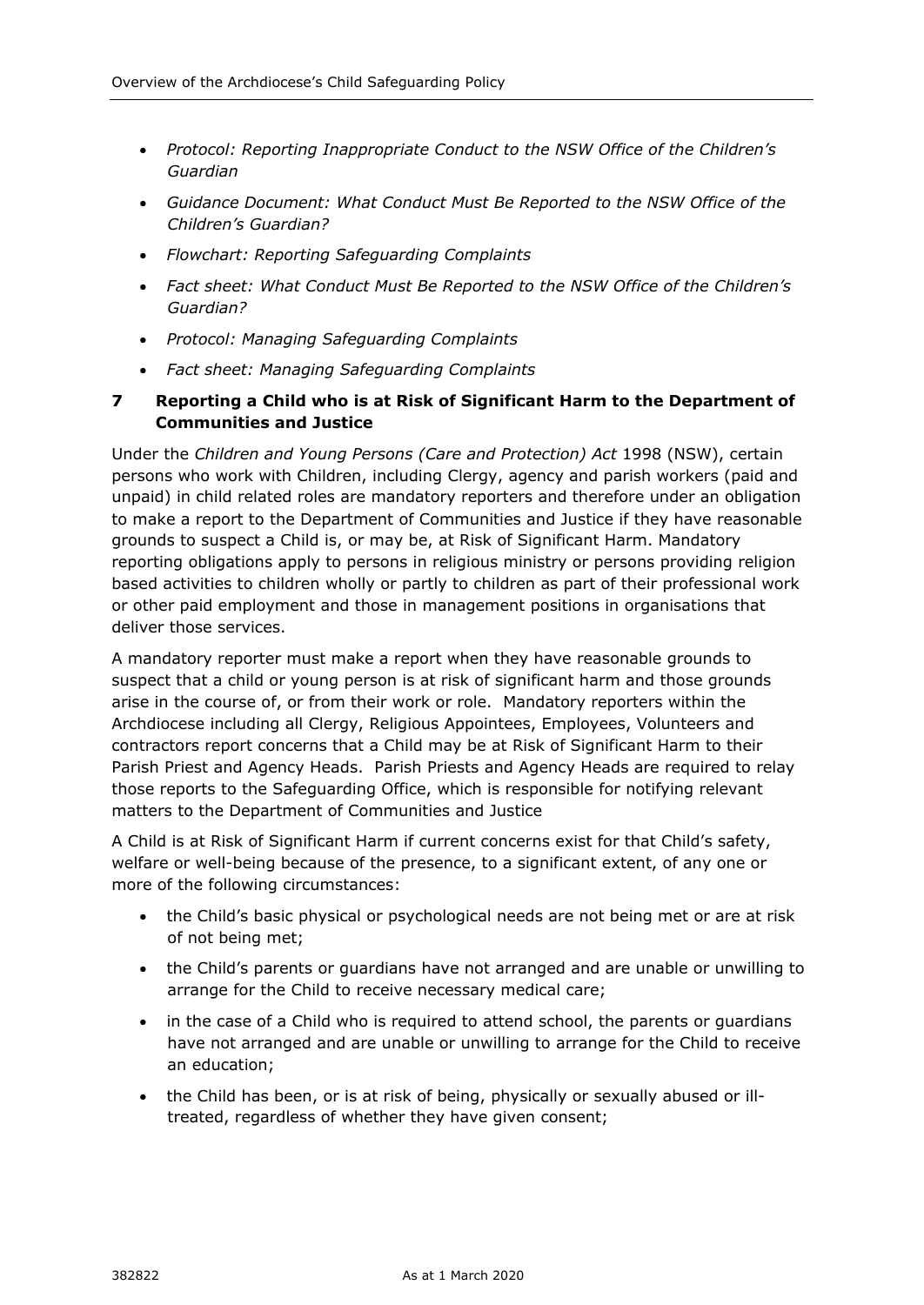- the Child is living in a household where there have been incidents of domestic violence and, as a consequence, the Child is at risk of serious physical or psychological harm; and
- a parent or other care giver has behaved in such a way towards the Child that the Child has suffered, or is at risk of suffering, serious psychological harm.

The *Children and Young Persons (Care and Protection) Act* 1998 (NSW) also provides a mechanism for voluntary reports to be made where there are reasonable grounds to suspect a Child is, or may be, at Risk of Significant Harm. The Archdiocese follows this practice and requires that all Clergy, Religious Appointees, Employees, Volunteers and contractors report concerns that a Child may be at Risk of Significant Harm to their Parish Priest and Agency Heads. Parish Priests and Agency Heads are required to relay those reports to the Safeguarding Office, which is responsible for notifying relevant matters to the Department of Communities and Justice.

The Archdiocese's detailed protocols, procedures and guidance documents in relation to reporting Children who are at Risk of Significant Harm are:

- *Protocol: Reporting a Child who is at Risk of Significant Harm to the Department of Communities and Justice*
- *Guidance document: When is a Child at Risk of Significant Harm?*
- *Flowchart: Reporting Safeguarding Complaints*
- *Fact sheet: When is a Child at Risk of Significant Harm?*

#### **8 Investigating and responding to Safeguarding Complaints received under this Policy**

The Archdiocese acknowledges the importance of investigating and taking appropriate action in relation to Safeguarding Complaints that it receives in relation to the conduct of its Employees, Volunteers, contractors, Clergy and Religious Appointees. The Archdiocese requires its parishes and agencies and the Employees, Volunteers, contractors, Clergy and Religious Appointees of those parishes and agencies, to comply fully with any investigations into Safeguarding Complaints including observing confidentiality.

On receipt of a Safeguarding Complaint, the Parish Priest or Agency Head, will notify the Safeguarding Office which assesses the Safeguarding Complaint to determine whether it is **serious**, **less serious**, or **frivolous or vexatious or otherwise not capable of a response**.

Notification to the Safeguarding Office should be done **immediately** where there is an immediate risk to the safety and wellbeing of the Child concerned or Children generally or where the Safeguarding Complaint may be a Reportable Crime or otherwise reportable to authorities. Where there is an immediate risk to the safety and wellbeing of the Child concerned or Children generally, the Safeguarding Office will assist the Parish Priest or Agency Head to take steps necessary to ensure safety of the Child or Children.

If the Safeguarding Complaint constitutes a Reportable Crime, the Safeguarding Office will report the Safeguarding Complaint to NSW Police (and any other relevant authority) and will provide a copy of the report to the Parish Priest or Agency Head.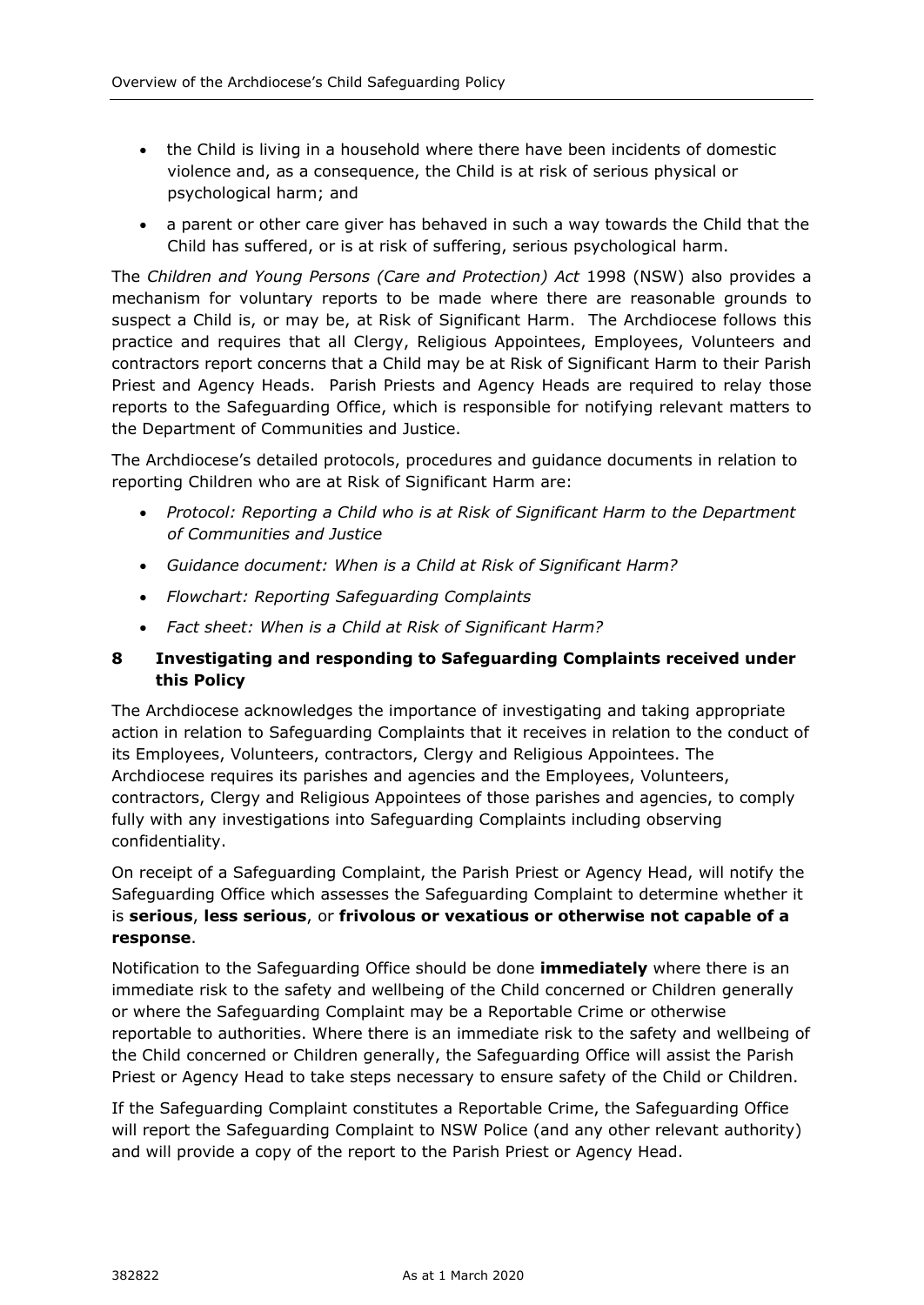The Parish Priest or Agency Head will record in writing the details of the Safeguarding Complaint and provide it to the Safeguarding Office as soon as possible.

Where the Safeguarding Complaint is serious, the Safeguarding Office manages it; where it is less serious, the Safeguarding Office refers it back to the Parish Priest or Agency Head who manages it (unless this is not appropriate for some reason).

The Safeguarding Office will consider on a case-by-case basis whether a Safeguarding Complaint that has been notified is frivolous or vexatious, or capable of a response by the Archdiocese.

#### *8.1 Serious Safeguarding Complaints*

Once the Safeguarding Office has received clearance from the NSW Police, the Vicar General will, with assistance from the Safeguarding Office, commission an external investigation if the Safeguarding Complaint is considered to be serious. The Safeguarding Office will not engage with the Child, the Child's parents or the Respondent directly or otherwise take further steps in relation to the Safeguarding Complaint unless it has received clearance from the NSW Police to do so.

If the Respondent is a member of Clergy or Religious Appointee, the Vicar General will determine whether the Safeguarding Complaint has a 'semblance of truth' under canon law and whether a preliminary investigation under canon law will proceed.

Pending the outcome of the external investigation, the Respondent may be stood aside from his or her position or duties where they may have contact with a Child or Children or duties may be altered so that they are not permitted to have contact with Children.

The Safeguarding Office will notify senior managers, Parish Priest or Agency Head of the outcome of the investigation. As a result of the investigator's report and findings, the Vicar General will consider disciplinary actions and any further steps. Where the Respondent is a member of Clergy, the Vicar General will consider further steps under canon law. Where the Respondent is a Religious Appointee, the Vicar General will refer the investigator's report to the Provincial or Superior to consider any further steps under canon law. The Vicar General may seek the advice of the Independent Safeguarding Advisory Panel in reaching his decision.

#### *8.2 Less serious Safeguarding Complaints*

If a Safeguarding Complaint is considered to be less serious, the Parish Priest or Agency Head will take steps to respond to, and resolve, the less serious Safeguarding Complaint.

The Archdiocese's detailed protocols, procedures and guidance documents in relation to managing Safeguarding Complaints are:

- *Flowchart: Reporting Safeguarding Complaints*
- *Form: Reporting Details of Safeguarding Complaint*
- *Fact sheet: Managing Safeguarding Complaints*
- *Flowchart: Managing Safeguarding Complaints*
- *Protocol: Managing Safeguarding Complaints* 
	- o *Form: Initial Assessment of Safeguarding Complaint*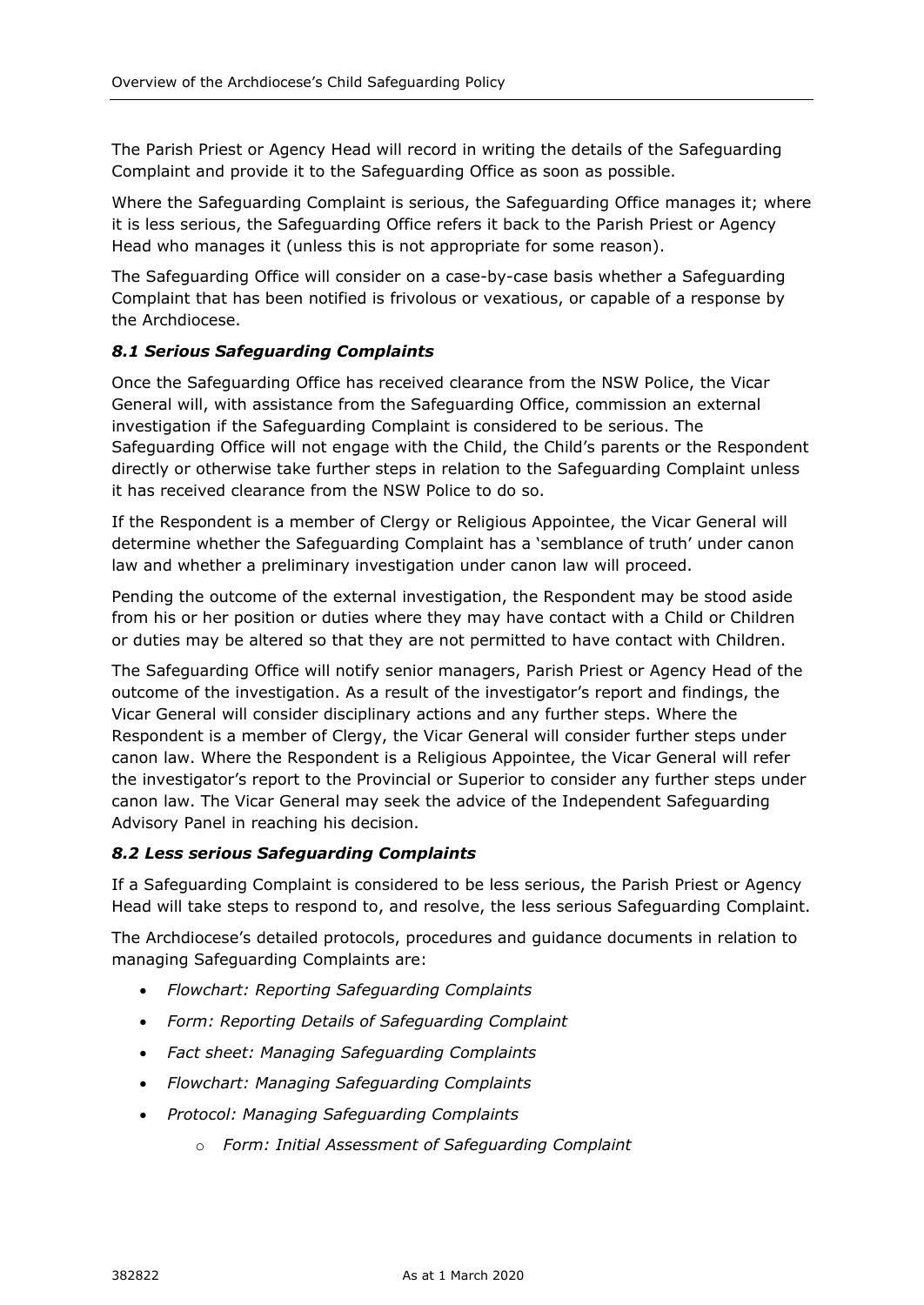- o *Guidance Template for Notifying Parishioners of a Serious Safeguarding Complaint Resulting in Standing Aside the Respondent*
- o *Pro Forma Letter of Appointment to an External Investigator*

## **9 Support for victims and survivors and respondents**

The Archdiocese recognises the importance of providing support, assistance and reassurance to Children who have experienced Child Abuse or whose safety and wellbeing is, or has been, at risk. It also understands that adults may need support, assistance or reassurance, if their Children have experienced Child Abuse or in relation to experiences from their own childhood.

Every situation is unique, and it is essential that Parish Priests, Agency Heads, Employees, Volunteers, Clergy and other Religious Appointees, seek advice and support from the Safeguarding Office if they are unsure what support should be offered. Generally, support may be necessary and appropriate in circumstances including the following:

- where a Child has reported or confirmed that they have experienced abuse or that their safety or wellbeing is or has been at risk. It is important to reassure the Child that they have done the right thing in making the report and that they are believed.
- If there is an ongoing risk to the Child, it may be important to take immediate steps to ensure the safety and wellbeing of the Child, including removing them from the risks involved.
- It may be important that a Child and the Child's family members receive counselling, medical assistance and other professional support. If support of this kind is considered necessary, Parish Priests and Agency Heads should contact the Safeguarding Office and/or the Vicar General to make appropriate arrangements.

# **10 Conducting risk assessments for events or activities involving Children**

The Archdiocese understands that it is necessary to identify and take steps to avoid or reduce any risks to Children that might be involved in activities or events that are arranged or conducted by the Archdiocese, or its parishes and agencies. A thorough risk assessment will involve identifying the relevant risks and implementing strategies to remove or mitigate those risks. If a risk cannot be removed or mitigated, consideration should be given as to whether the event or activity should proceed.

Parish Priests and Agency Heads are responsible for final sign-off/approval of risk assessments in relation to parish or agency activities or events involving Children.

Parish Priests, Agency Heads, Employees, Volunteers, contractors, Clergy and Religious Appointees, should seek advice from the Safeguarding Office if they have any questions or concerns about conducting a risk assessment for an activity or event at which Children may be present.

# **11 Training and support**

#### *11.1 Training*

The Archdiocese acknowledges that training in relation to this Policy is essential to ensuring: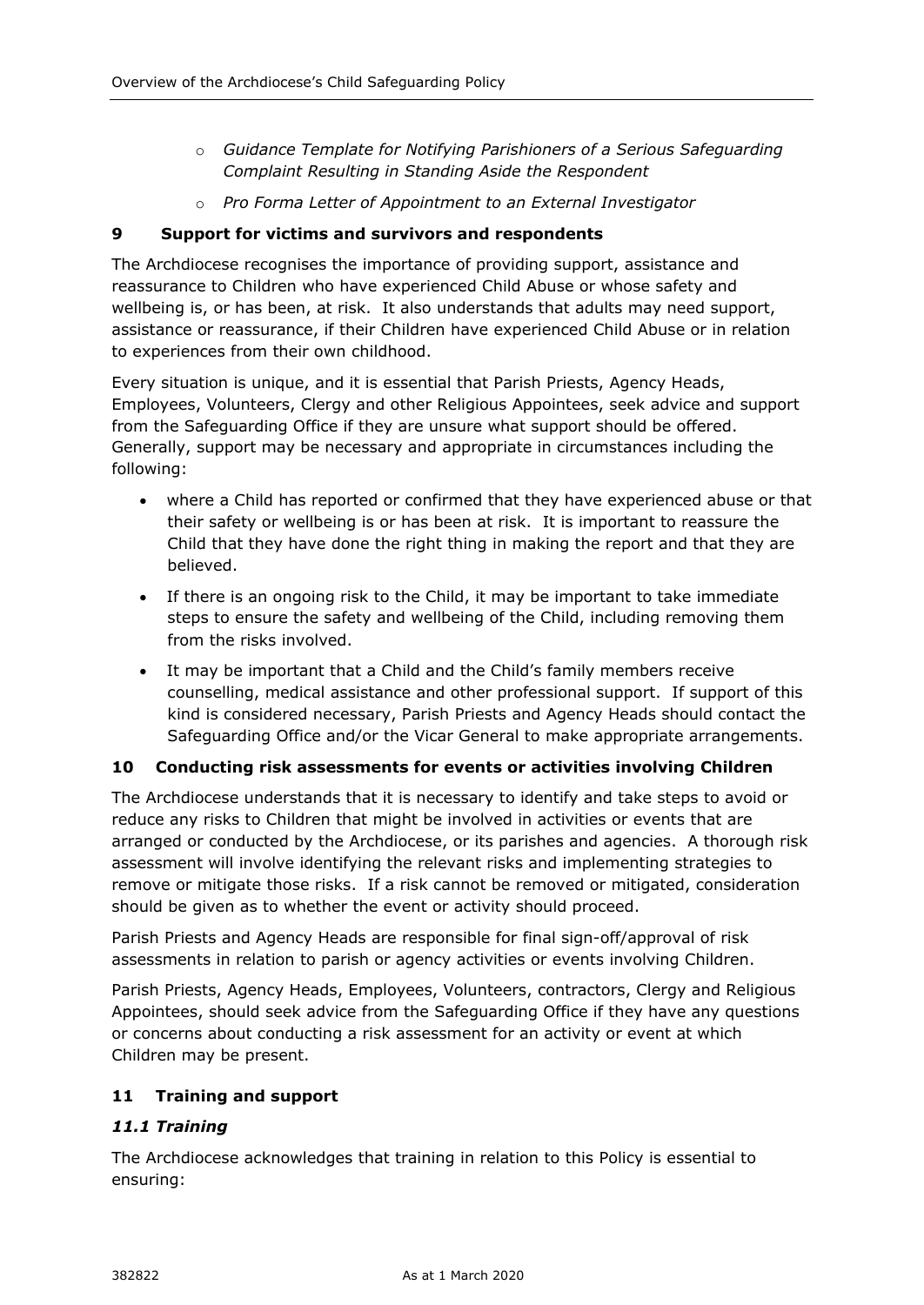- there is adequate awareness of Child safeguarding issues;
- guidelines for appropriate behaviours with Children are understood and inappropriate behaviours are recognised;
- each person understands their obligations under this Policy, for ensuring the safety and wellbeing of Children (including their screening and reporting obligations), and can act accordingly; and
- awareness of any changes to this Policy is raised.

Child safeguarding training should be carried out as follows for persons who will have contact with, or are expected to have contact with, Children:

- **Induction for new parish and agency Employees**: this should include the completion of a module or session on Child safeguarding, which takes Employees through this Policy.
- **Refresher training for parish and agency Employees**: all Employees should be provided with Child safeguarding refresher training on a regular basis, which covers this Policy and focuses on any updates, amendments, or issues that have arisen since their last session or training.
- **Induction for parish and agency Volunteers**: Volunteers should be given an induction session on Child safeguarding, which is similar to the induction for new staff, but need not be as extensive, depending on the nature of their role as Volunteers.
- **Refresher training for parish and agency Volunteers**: Volunteers should be invited to attend staff refresher training sessions.
- **Induction for contractors**: depending on their role (ie not for contractors who will have no contact with Children), an overview of Child safeguarding issues, with a focus on rules for appropriate contact with Children, should be delivered to contractors at the same time as work health and safety induction.
- **Information for Children**: Children who are involved in activities at the parishes and agencies should be explained the rules for participating in those activities and who they should contact if they are ever concerned for their safety or the safety of another Child. This should also cover rules for Child-Child contact and provide Children with the opportunity to voice their opinions on maintaining their safety and wellbeing.

The Archbishop, Vicar General, persons employed in the Safeguarding Office, Parish Priests and Agency Heads will also participate in refresher training.

#### *11.2 Support*

Child safeguarding advice and support can be sought at any time from the Safeguarding Office. If appropriate, further advice can be sought from the Archdiocese, and if appropriate, the Archdiocese's General Counsel.

#### **12 Record keeping and sharing**

The *Children's Guardian Act 2019* (NSW) and WWC Act both require certain records relating to Child safeguarding to be kept so that the NSW Office of the Children's Guardian can carry out audits. In addition, the *Children's Guardian Act 2019* (NSW) and